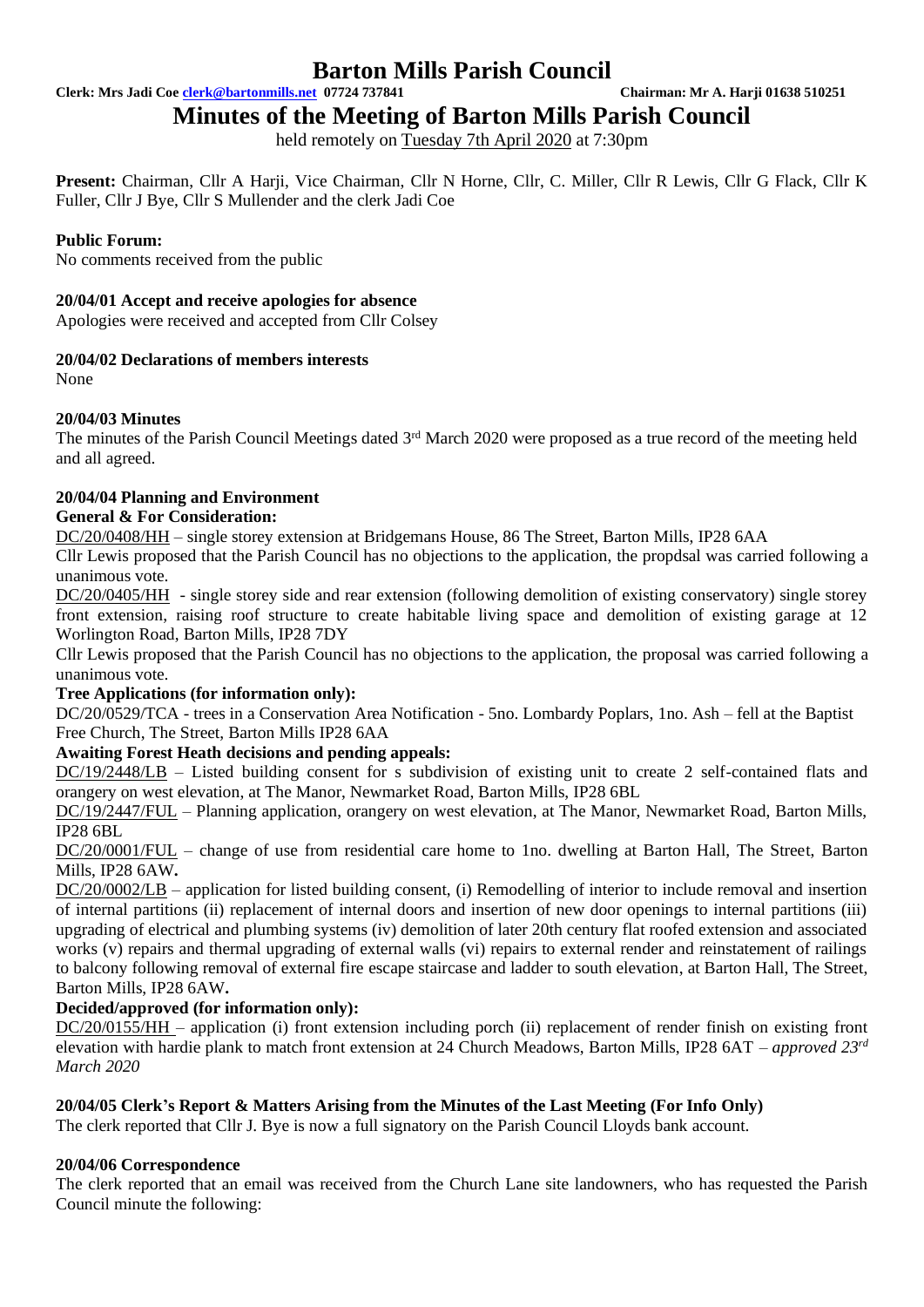#### **Clerk: Mrs Jadi Coe [clerk@bartonmills.net](mailto:clerk@bartonmills.net) 07724 737841 Chairman: Mr A. Harji 01638 510251**

*Thank you for your email of 4 March attaching an email dated 3 December 2019. We understand that Hastoe no longer wish to proceed with a smaller scheme if Barton Mills Parish Council do not want to build the 10 houses indicated as needed locally. However, it is a shame that you did not contact us in December so that we could have confirmed that we still wanted to help. In any case we understand that Barton Mills Parish Council are now committed to building on Cllr Lewis' land and so we will close our file on this.*

It was noted the Church Lane site landowners had mistakenly stated that the new site proposed for affordable homes was owned by Cllr Lewis, which is not correct. It was agreed that the clerk would inform the Church Lane site landowners of this error. (JC)

A letter was received from a resident who is proposing to run the regular Bell Lane Solstice on Saturday  $20<sup>th</sup>$  June 2020, stating all arrangements that will be made.

It was noted that this has now been cancelled.

A letter has been received from the business owners in the village in respond to a letter sent by the Parish Council following complaints from residents in relation to smoke. The business has advised the Parish Council that they are in contact with the Public Health at Suffolk County Council, and that they have taken these complaints very seriously and should any councillor wish to visit the facility they would happily show you around.

# **20/04/07 Parish Matters**

20/04/07.1 Exception site on Newmarket Road update

It was reported that the following update has been received:

The legal process to acquire the land is underway but early stages.

The various quotations for all the reports and surveys that will be required have been obtained and will be organised shortly.

Funding options are being looked into. The plan at this stage will be for a mix of social/affordable rental and shared ownership very much along the lines of the Church Lane scheme. The availability and type of funding does vary and it may be necessary to have all affordable/social rental to meet the funding criteria.

20/04/07.2 Development proposal on SCC land on Church Lane

No update

20/04/07.3 Update on issue of horses using local footpaths

Clerk reported she continues to chase West Suffolk Council, to determine what measures can be put into place to deter this.

It was noted that there were no further reports of the horses using the footpaths.

20/04/07.4Maintenance of Assets

a) Lighting

The clerk reported that Street Light 68, outside no 17 The Street, is currently not working. The clerk has requested quotes from both K  $\&$  M Lighting and Pearce and Kemp as this light is not maintained by Suffolk County Council. K & M Lighting have responded with a quote of £70 to repair this and replace this with an LED light. It was proposed and agreed to accept the quote of £70 from K  $\&$  M Lighting. (JC)

The clerk reported that Suffolk County Council have now issued the invoice for lighting maintenance and energy costs for the year to 31st March 2020. At the previous meeting it was agreed the Parish Council would accept this invoice if Cllr. K. Fuller agreed this was correct. Cllr Keith agreed to look at the invoice prior to the next meeting.  $(KF)$ 

Cllr N. Horne reported that a street light in Church Meadows is not being turned off during the day, the clerk agreed to report this. (JC)

b) Other

The clerk reported she has ordered and received two defibrillator signs.

# 20/04/07.5 Substation update

It was reported that as agreed at the previous meeting the clerk would contact both Savills and Bendall and Sons stating that the Parish Council agreed to the land to selling the land but on a leasehold of 99 years. This was agreed by Savills; however, Bendall and Sons have stated this will cost an additional £400 plus VAT. The current cost is £750 plus VAT which will be covered by Savills.

It was agreed to bring this agenda item forward and for the clerk to obtain a site drawing to help determine the decision whether to sell leasehold or freehold. (JC)

20/04/07.6 Scope textile bin update

Is was reported this has not yet been installed.

20/04/07.7 Glass bale update

Is was reported this has not yet been installed.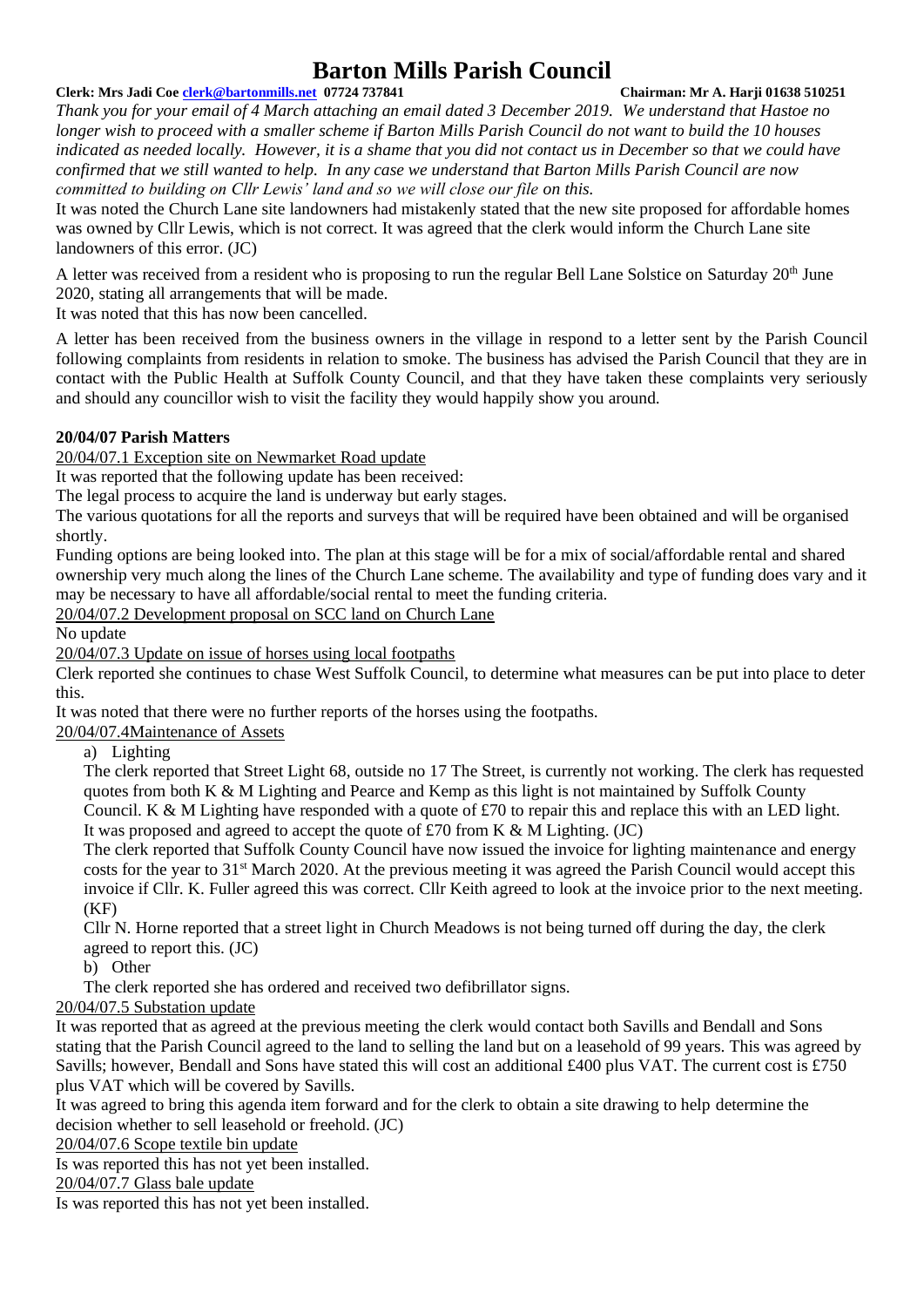### **Clerk: Mrs Jadi Coe [clerk@bartonmills.net](mailto:clerk@bartonmills.net) 07724 737841 Chairman: Mr A. Harji 01638 510251**

20/04/07.8 Update on clock repairs

It was reported that Smith & Derby have quoted £1,242 net to remove and repair the strike hammer. The Preservation Trust had stated that they would consider funding part of this but would like the 100Club to be approached and funds from the Parish Council. The 100Club have kindly offered £500 towards this cost, and would appreciate acknowledgment of this in the Barton Miller.

Cllr R Lewis proposed that following the offer from the 100 Club, £742 still needed to be paid and the Parish Council would pay 50% of the remainder, totalling £371. The propsal was carried following a vote of 6 Cllrs for and 2 against the proposal.

It was agreed that the clerk would contact The Preservation Trust. (JC) 20/0/07.09 Covid-19

It was reported that the Good Neighbour Scheme has been given a grant from District Cllr Brian Harvey and that the Scheme is working well helping vulnerable residents.

Cllr K Fuller noted that some families are choosing to ignore the signs on the play park and continue to use the equipment.

### **20/04/08 Finance & Policies**

20/04/08.1Parish Council Bank Balances and Reconciliation from list of Payments and Receipts.

The clerk reported at the 31<sup>st</sup> March 2020 £4,835.55 was held in the current account and £14,010.46 in the deposit account.

20/04/08.2 Approve letter to transfer £4,000 from the deposit account to current account

It was agreed to approve the letter as long as the precept had not been paid into the current account. (JC) Approval and authorise payment of the following invoices

The following invoices were approved for payment:

| Date                                                 | Payee                                                  | Details                     | Net      | VAT    | Gross    |
|------------------------------------------------------|--------------------------------------------------------|-----------------------------|----------|--------|----------|
| 31-Mar                                               | J Coe                                                  | Clerk expenses incl TSOHost | 105.74   | 14.98  | 120.72   |
| 16-Mar                                               | S Limmer                                               | Gardening                   | 25.00    | 0.00   | 25.00    |
| 16-Mar                                               | <b>SALC</b>                                            | Chairman's course           | 60.00    | 12.00  | 72.00    |
| 31-Mar                                               | J Coe                                                  | Salary                      | 237.48   | 0.00   | 237.48   |
| 31-Mar                                               | <b>HMRC</b>                                            | Clerk PAYE/NI               | 178.20   | 0.00   | 178.20   |
| 01-Apr                                               | West Suffolk Council                                   | Litter bins                 | 157.04   | 0.00   | 157.04   |
| 29-Mar                                               | RH Landscapes                                          | <b>Grass cutting</b>        | 300.00   | 60.00  | 360.00   |
| 01-Apr                                               | SALC                                                   | Membership subscription     | 364.05   | 0.00   | 364.05   |
| 30-Mar                                               | <b>SALC</b>                                            | Payroll service             | 45.00    | 9.00   | 54.00    |
| 1-Apr                                                | <b>SCC</b>                                             | Allotment rent              | 50.00    | 0.00   | 50.00    |
|                                                      |                                                        |                             |          |        |          |
|                                                      |                                                        |                             | 4,252.72 | 642.02 | 4,894.74 |
| Clerk Overtime                                       |                                                        |                             |          |        |          |
| See                                                  |                                                        |                             |          |        |          |
| attached                                             | to be paid along with salary at end of following month |                             |          | £12.37 | £49.48   |
|                                                      |                                                        |                             |          |        |          |
| Payments to be made by clerk and repaid via expenses |                                                        |                             |          |        |          |
| TSOHost - lite hosting                               |                                                        |                             |          |        | 17.99    |

20/04/08.3 Receive details of Clerks holiday untaken for the year 2019/20 and whether to pay this to the clerk The clerk reported that her contract states she is entitled to 34 hours holiday per year. Due to the work load throughout the year, she has only taken 4 hours of this holiday, therefore as in the previous year she would like the untaken holiday be paid at her usually hourly rate. This would be 30 hours at £12.37, totalling £371.10. This was proposed and agreed.

20/04/08.4 Agree process to sign cheques

It was agreed that the clerk would package all cheques and stamped addressed envelopes and deliver to Cllr R Lewis who would sign all the cheques before passing the package onto Cllr S Mullender who would then also sign the cheques before sending in the post.

20/04/08.5 Agree how to make future payments

It was suggested to stop making payments via cheque but to make payment online. This was discussed and it was noted that writing cheques protects the clerk, there is not a facility for payments to be authorised online by more than one Cllr, the standing orders and financial regulations would need to be altered. make payments online.